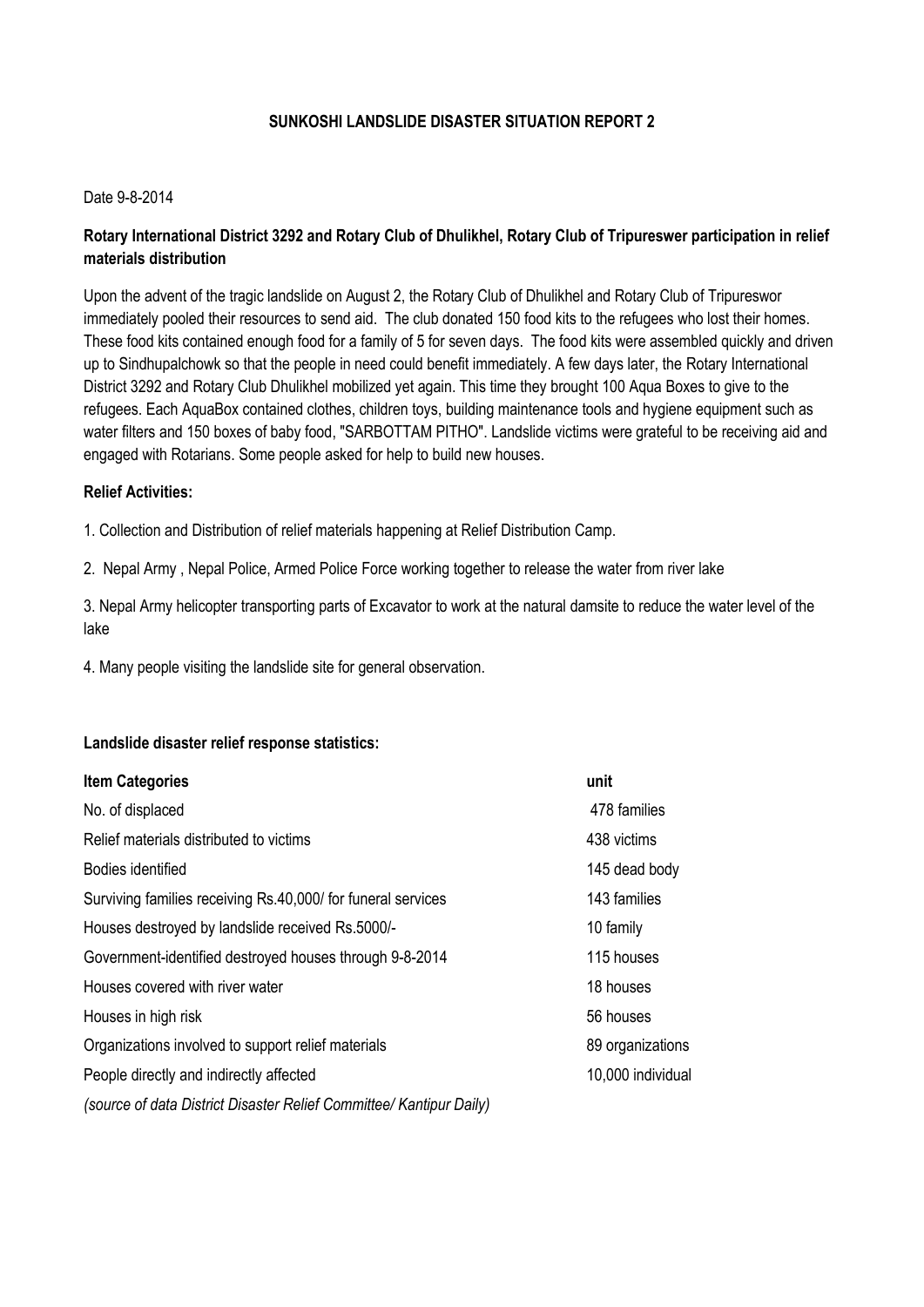#### **Issue and challenges:**

- 1. Need relocation and rehabilitation plan from District Disaster Relief Committee or Nepal Government.
- 2. More food and shelter materials needed to give to all the victims
- 3. Children need child play and learning center. The old school collapsed, but they need to continue learning.
- 4. Hot line telephone should be established
- 5. Regular Health Clinic established in Relief Camp site
- 6. Water filters or water purifiers are urgently needed
- 7. Relief organizations work together in more coordinated ways to prevent duplicated efforts.
- 8. Weather compatible clothing, shoes, and baby clothing is needed. Some families need kitchen utensils.
- 9. Cooking gas, kerosene oil, vehicle fuel, and food items are out of stock in Barabise due to the road block.

# **Note:**

Relief materials also distributed from Barabishe Bazar and Lamosanghu Bazar

Government of Nepal, Nepal Army Wife Association, Nepal Police, Armed Police Wife Association, Redcross, Rotary Club including 89 organizations involved in relief support.

Compensation for the house destroyed was declared to be Rs.5000/- and many family refuse to accept the meager amount.

Some families refuse to receive relief materials.

| Rotarian and non-Rotarian Person involved in Disaster Relief Pack preparation and distribution |  |  |  |
|------------------------------------------------------------------------------------------------|--|--|--|
|------------------------------------------------------------------------------------------------|--|--|--|

| Rabindra Piya- District Governor RI D3292 | Tirthaman Shakya- Past District Governor (D-3292)                      |
|-------------------------------------------|------------------------------------------------------------------------|
| Nugal Baidya - District Secretary         | Ashok Kumar Shrestha - Assistant Governor<br>Zone 19, RI District 3292 |
|                                           |                                                                        |
| William Ma - Community Service Chair      | Laxmi Khanal - Club Secretary                                          |
| Kumar Thapa-Vice President                | Kamala Shrestha-Treasurer                                              |
| Praladh Parajuli-President Nominee        | Manju Kumar Shrestha                                                   |
| Sushil Byanju - Sergeant at Arm           | Libby McKenna-CDRA team-USA                                            |
| Chakra Pradhan                            | Bishnu Manandher-CDRA Driver                                           |
| Bikram Kapali-CDRA driver                 | Rama Dahal-Reporter Kantipur TV                                        |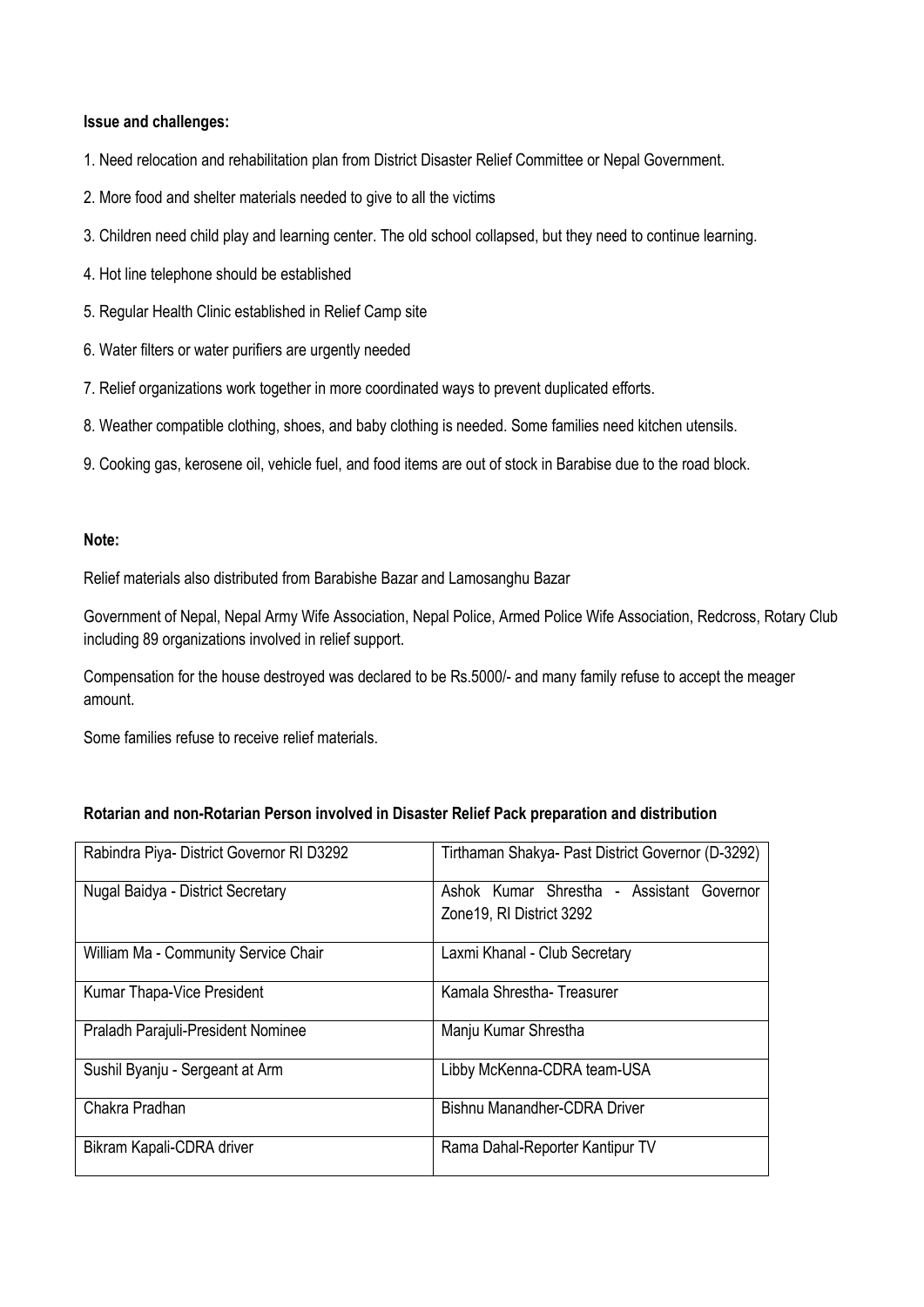# **Photographs:**



*Rotarians at relief camp site*



*District Governor and Past District Governor handing over 150 set of baby food*



*District Governor Rabindra Piya handing over 100 set of aqua box to relief committee member*



*Disaster hit site visit by District Governor Rabindra Piya with rotarians*



*50 items of construction tool, water filter, hygiene kits, etc.*



*Explaining use of Rotary Aqua Box to victims and media*